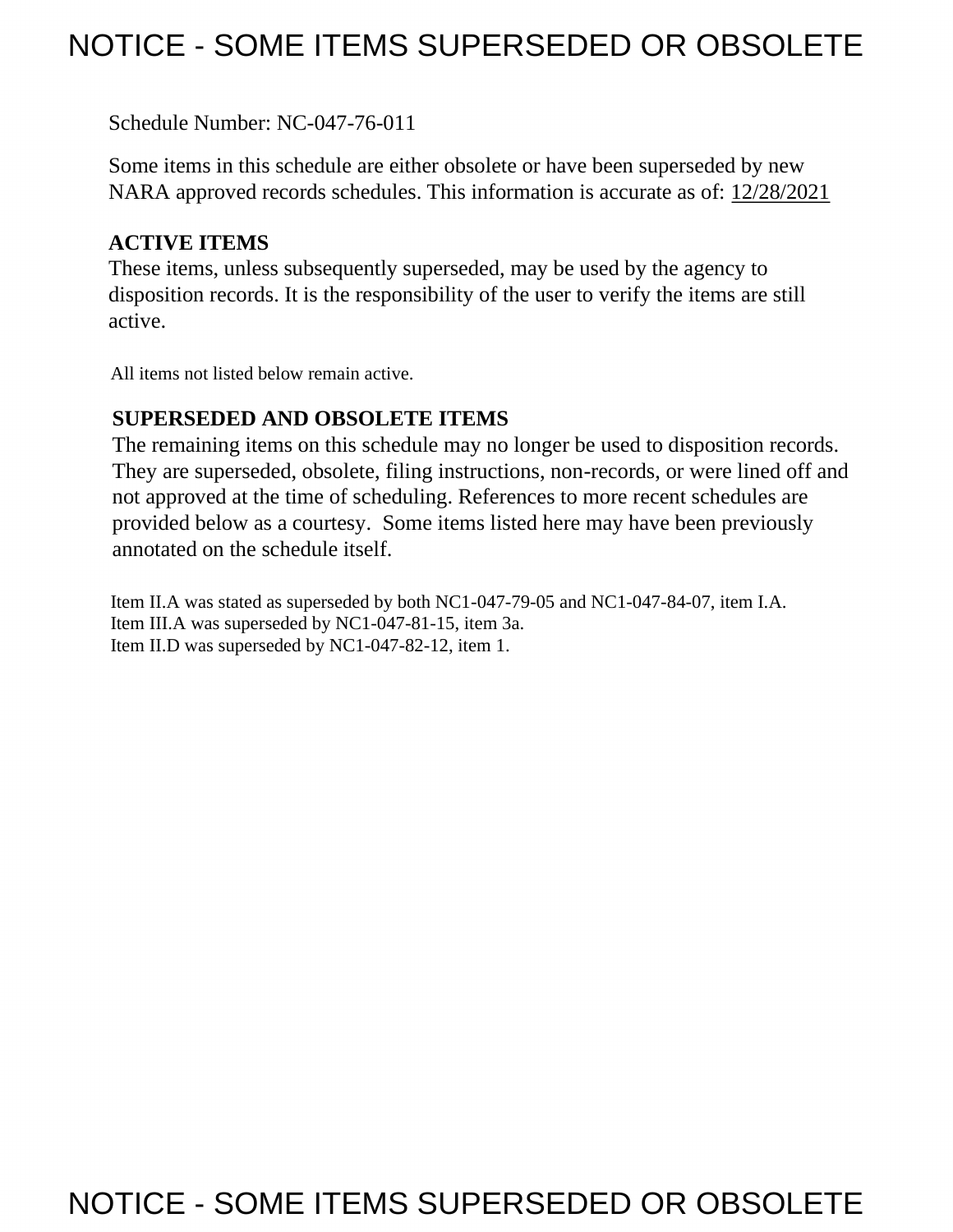| Standard Form No. 115<br>Revised November 1951                                       |                                                                     |                                                                                                                                                                                                                                                                                                                                                                                                                               |       |               |                                       |                                                                                                |  |
|--------------------------------------------------------------------------------------|---------------------------------------------------------------------|-------------------------------------------------------------------------------------------------------------------------------------------------------------------------------------------------------------------------------------------------------------------------------------------------------------------------------------------------------------------------------------------------------------------------------|-------|---------------|---------------------------------------|------------------------------------------------------------------------------------------------|--|
| Prescribed by General Services<br>Administration<br>$GSA$ Reg. $3-IV-106$<br>115-103 |                                                                     | REQUEST FOR AUTHORITY<br>TO DISPOSE OF RECORDS                                                                                                                                                                                                                                                                                                                                                                                |       | DATE RECEIVED | LEAVE BLANK<br>JOB NO.                |                                                                                                |  |
|                                                                                      |                                                                     |                                                                                                                                                                                                                                                                                                                                                                                                                               |       | AUG 2 9 1975  |                                       |                                                                                                |  |
|                                                                                      |                                                                     | (See Instructions on Reverse)                                                                                                                                                                                                                                                                                                                                                                                                 |       | DATE APPROVED |                                       |                                                                                                |  |
| TO:                                                                                  |                                                                     | GENERAL SERVICES ADMINISTRATION,                                                                                                                                                                                                                                                                                                                                                                                              |       |               | N C                                   | $47 - 76 - 11$                                                                                 |  |
|                                                                                      |                                                                     | National Archives and Records Service, Washington, D.C. 20408                                                                                                                                                                                                                                                                                                                                                                 |       |               | NOTIFICATION TO AGENCY                |                                                                                                |  |
| 1. FROM (AGENCY OR ESTABLISHMENT)                                                    |                                                                     |                                                                                                                                                                                                                                                                                                                                                                                                                               |       |               |                                       |                                                                                                |  |
| Department of Health, Education, and Welfare<br>2. MAJOR SUBDIVISION                 |                                                                     |                                                                                                                                                                                                                                                                                                                                                                                                                               |       |               |                                       | In accordance with the provisions of 44 U.S.C.<br>3303a the disposal request, including amend- |  |
| Social Security Administration                                                       |                                                                     |                                                                                                                                                                                                                                                                                                                                                                                                                               |       |               | be stamped "disposal not approved" or | ments, is approved except for items that may                                                   |  |
| 3. MINOR SUBDIVISION                                                                 |                                                                     |                                                                                                                                                                                                                                                                                                                                                                                                                               |       |               | "withdrawn" in column 10.             |                                                                                                |  |
|                                                                                      |                                                                     | Office of Quality Assurance                                                                                                                                                                                                                                                                                                                                                                                                   |       | 9-24-75       |                                       |                                                                                                |  |
| 4. NAME OF PERSON WITH WHOM TO CONFER<br>5. TEL. EXT.<br>Date                        |                                                                     |                                                                                                                                                                                                                                                                                                                                                                                                                               |       |               |                                       |                                                                                                |  |
|                                                                                      | George S. Yamamura                                                  |                                                                                                                                                                                                                                                                                                                                                                                                                               | 45770 |               |                                       |                                                                                                |  |
| 6. CERTIFICATE OF AGENCY REPRESENTATIVE:                                             |                                                                     |                                                                                                                                                                                                                                                                                                                                                                                                                               |       |               |                                       |                                                                                                |  |
|                                                                                      |                                                                     | I hereby certify that I am authorized to act for the head of this agency in matters pertaining to the disposal of records, and that the records described in this list or                                                                                                                                                                                                                                                     |       |               |                                       |                                                                                                |  |
| schedule of $\_$<br>further retention.                                               | The records have<br>ceased to have suffi-<br>cient value to warrant | pages are proposed for disposal for the reason indicated: ("X" only one)<br>The records will cease to have sufficient value<br>в<br>to warrant further retention on the expiration<br>of the period of time indigated or on the occur-<br>rence of the event apecified.                                                                                                                                                       |       |               |                                       |                                                                                                |  |
|                                                                                      |                                                                     | (Signature of Agency Representative)                                                                                                                                                                                                                                                                                                                                                                                          |       |               | SSA Records Officer<br>(Title)        |                                                                                                |  |
| 7.<br>ITEM NO.                                                                       |                                                                     | 8. DESCRIPTION OF ITEM<br>(WITH INCLUSIVE DATES OR RETENTION PERIODS)                                                                                                                                                                                                                                                                                                                                                         |       |               | 9.<br><b>SAMPLE OR</b><br>JOB NO.     | 10.<br><b>ACTION TAKEN</b>                                                                     |  |
| Ι.                                                                                   | Α.<br>1.<br>2.                                                      | Office of Quality Assurance Field Offices<br>GENERAL PROGRAM ADMINISTRATION FILES<br>Administrative Files<br>Files created or maintained by most Office of Quality<br>Assurance (OQA) field offices in the performance of<br>their assigned functions.<br>Official file copies of outgoing correspondence<br>relating to office functions.<br>Comments on draft reports, studies, and proposals<br>prepared by other offices. |       |               |                                       |                                                                                                |  |
|                                                                                      | 4.<br>5.                                                            | 3. Contributions to and/or comments on proposed<br>legislation.<br>Suggestion evaluations.<br>Program and management reports, such as overtime<br>and staffing reports, workload and production<br>reports, highlights, and other reports prepared<br>to submit narrative or statistical data to                                                                                                                              |       |               |                                       |                                                                                                |  |
|                                                                                      |                                                                     | management offices.<br>Destroy 2 years after the close of the calendar<br>year in which dated.                                                                                                                                                                                                                                                                                                                                |       |               |                                       |                                                                                                |  |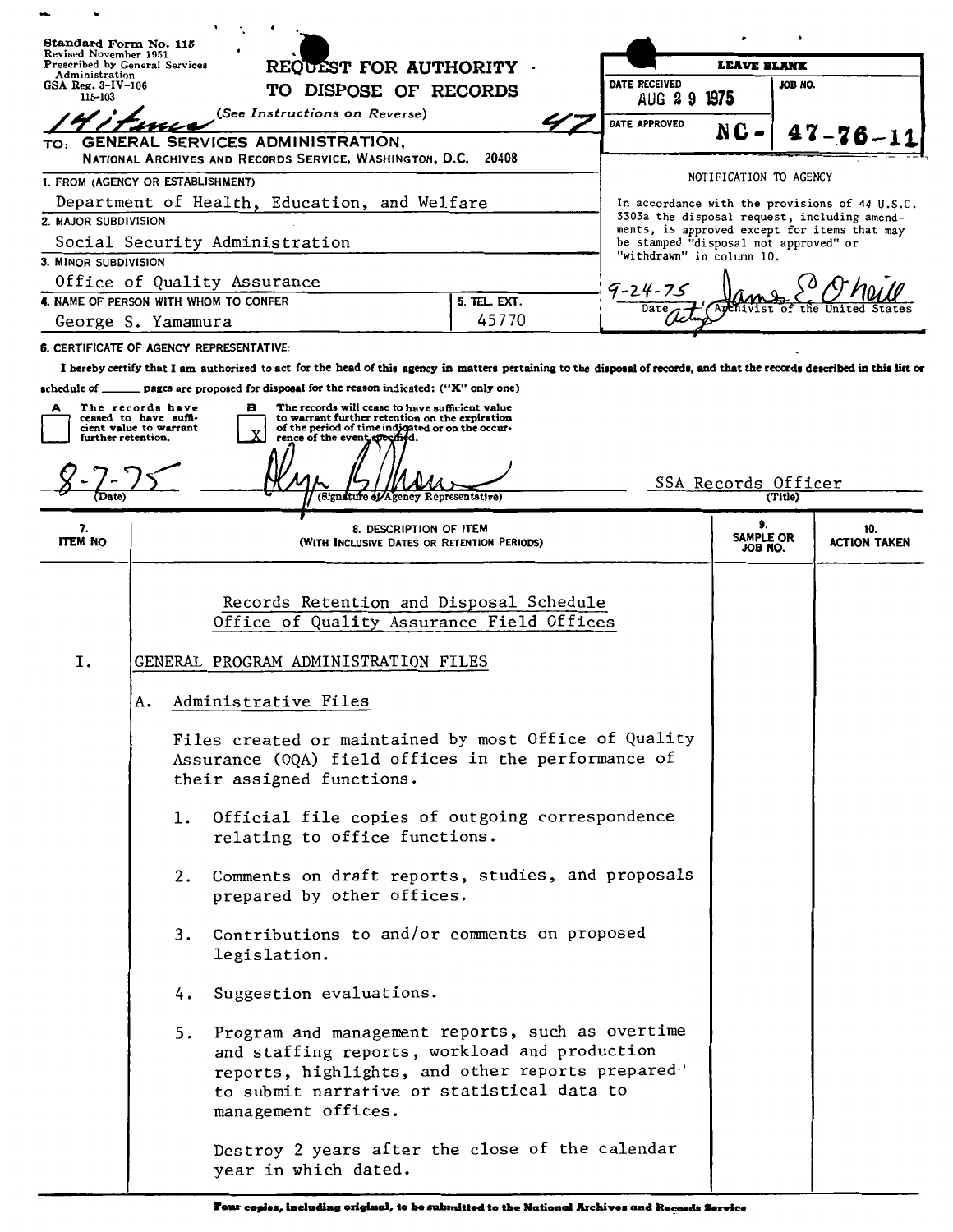

### **REQUEST FOR AUTHORITY TO DISPOSE OF RECORDS-Continuation Sheet**

| 7.<br>ITEM NO. |    | 8. DESCRIPTION OF ITEM<br>(WITH INCLUSIVE DATES OR RETENTION PERIODS)                                                                                                                                                                                                                                                                                                                                                                                                                                                                                                                                                                                                                                                                                                                                                                                                                                                                                                                                                                                    | 9.<br>SAMPLE OR<br>.OR RO. | 10.<br><b>ACTION TAKEN</b> |
|----------------|----|----------------------------------------------------------------------------------------------------------------------------------------------------------------------------------------------------------------------------------------------------------------------------------------------------------------------------------------------------------------------------------------------------------------------------------------------------------------------------------------------------------------------------------------------------------------------------------------------------------------------------------------------------------------------------------------------------------------------------------------------------------------------------------------------------------------------------------------------------------------------------------------------------------------------------------------------------------------------------------------------------------------------------------------------------------|----------------------------|----------------------------|
|                | в. | Working Files<br>Nonessential working papers retained for reference<br>purposes by staff members.                                                                                                                                                                                                                                                                                                                                                                                                                                                                                                                                                                                                                                                                                                                                                                                                                                                                                                                                                        |                            |                            |
|                |    | Destroy after 2 years or when no longer needed for<br>reference, whichever is earlier.                                                                                                                                                                                                                                                                                                                                                                                                                                                                                                                                                                                                                                                                                                                                                                                                                                                                                                                                                                   |                            |                            |
| II.            |    | QUALITY ASSURANCE (QA) PROGRAM FILES                                                                                                                                                                                                                                                                                                                                                                                                                                                                                                                                                                                                                                                                                                                                                                                                                                                                                                                                                                                                                     |                            |                            |
|                | А. | QA Casefiles                                                                                                                                                                                                                                                                                                                                                                                                                                                                                                                                                                                                                                                                                                                                                                                                                                                                                                                                                                                                                                             |                            |                            |
|                |    | The QA casefile contains documents relating to the<br>comprehensive field review of a selected Supplemental<br>Security Income (SSI) claims case. The review is<br>conducted to determine the state of quality of the<br>SSI claims process. Included are Forms SSA-8508,<br>SSI Quality Assurance Case Review Analysis; SSA-8510,<br>Authorization to the Social Security Administration<br>to Obtain Personal Information; SSA-8530, SSI Quality<br>Assurance Case Report; SSA-795, Statement of Claimant<br>or Other Person; or their equivalents. Also included<br>are transmission validation reports, lists of<br>collateral sources, SSI records displays, and<br>miscellaneous correspondence.<br>1. Destroy 18 months after the 6-month period in<br>which the case was selected for review.<br>Exception - if the case is in Federal Fiscal<br>2.<br>Liability (FFL) State retain the casefile for the<br>above period or until notice is received that the<br>State has completed its audit for the particular<br>period, whichever is later. |                            |                            |
|                | в. | Sample Control Listings (SCL)                                                                                                                                                                                                                                                                                                                                                                                                                                                                                                                                                                                                                                                                                                                                                                                                                                                                                                                                                                                                                            |                            |                            |
|                |    | Listings identifying cases (by the social security<br>number and the first five letters of the claimant's<br>surname) selected for quality assurance review.<br>The<br>listings are used for control purposes.                                                                                                                                                                                                                                                                                                                                                                                                                                                                                                                                                                                                                                                                                                                                                                                                                                           |                            |                            |
|                |    | Destroy listings documenting the assignment and<br>ı.<br>disposition of cases after 2 years.                                                                                                                                                                                                                                                                                                                                                                                                                                                                                                                                                                                                                                                                                                                                                                                                                                                                                                                                                             |                            |                            |
|                |    | Retain 1 set of listings for State audit purposes.<br>2.<br>Destroy after the audit has been completed.                                                                                                                                                                                                                                                                                                                                                                                                                                                                                                                                                                                                                                                                                                                                                                                                                                                                                                                                                  |                            |                            |